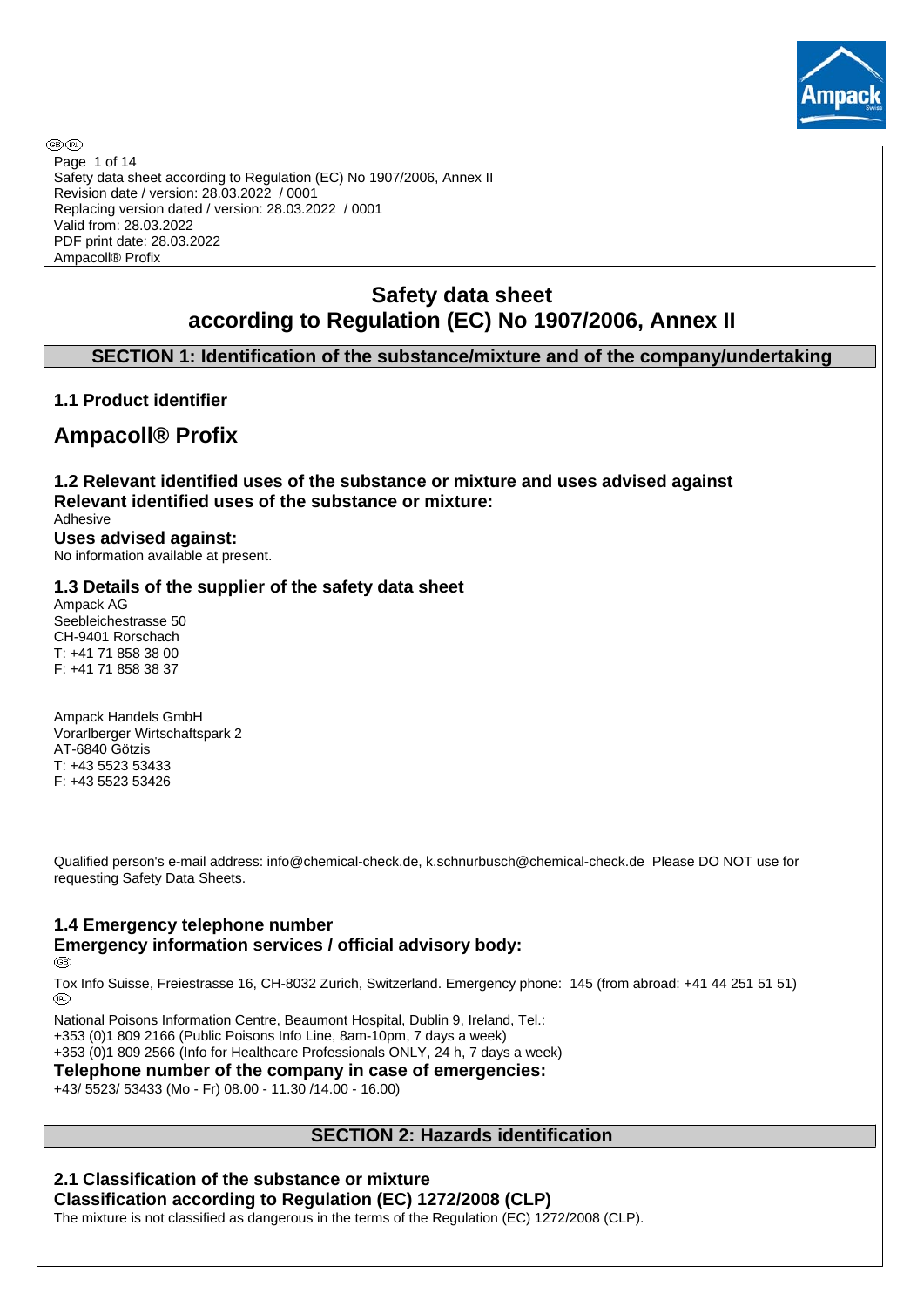

**®®** Page 2 of 14

Safety data sheet according to Regulation (EC) No 1907/2006, Annex II Revision date / version: 28.03.2022 / 0001 Replacing version dated / version: 28.03.2022 / 0001 Valid from: 28.03.2022 PDF print date: 28.03.2022 Ampacoll® Profix

## **2.2 Label elements Labeling according to Regulation (EC) 1272/2008 (CLP)**

EUH208-Contains 3-aminopropyltriethoxysilane, Trimethoxyvinylsilane. May produce an allergic reaction. EUH210-Safety data sheet available on request.

#### **2.3 Other hazards**

The mixture does not contain any vPvB substance (vPvB = very persistent, very bioaccumulative) or is not included under XIII of the regulation (EC) 1907/2006 (< 0,1 %).

The mixture does not contain any PBT substance (PBT = persistent, bioaccumulative, toxic) or is not included under XIII of the regulation (EC) 1907/2006 (< 0,1 %).

The mixture does not contain any substance with endocrine disrupting properties (< 0,1 %).

## **SECTION 3: Composition/information on ingredients**

#### **3.1 Substances**

#### n.a. **3.2 Mixtures**

| 3-aminopropyltriethoxysilane                                    |                     |
|-----------------------------------------------------------------|---------------------|
| <b>Registration number (REACH)</b>                              | $---$               |
| <b>Index</b>                                                    | 612-108-00-0        |
| EINECS, ELINCS, NLP, REACH-IT List-No.                          | 213-048-4           |
| <b>CAS</b>                                                      | 919-30-2            |
| content %                                                       | $0.1 - 1$           |
| Classification according to Regulation (EC) 1272/2008 (CLP), M- | Acute Tox. 4, H302  |
| factors                                                         | Skin Corr. 1B, H314 |
|                                                                 | Eye Dam. 1, H318    |
|                                                                 | Skin Sens. 1, H317  |

| TrimethoxyvinyIsilane                                           |                                  |
|-----------------------------------------------------------------|----------------------------------|
| <b>Registration number (REACH)</b>                              | $---$                            |
| <b>Index</b>                                                    | 014-049-00-0                     |
| EINECS, ELINCS, NLP, REACH-IT List-No.                          | 220-449-8                        |
| <b>CAS</b>                                                      | 2768-02-7                        |
| content %                                                       | $0.1 - 1$                        |
| Classification according to Regulation (EC) 1272/2008 (CLP), M- | Flam. Lig. 3, H226               |
| factors                                                         | Acute Tox. 4, H332               |
|                                                                 | Skin Sens. 1B, H317              |
|                                                                 | STOT RE 2, H373 (bladder) (oral) |

For the text of the H-phrases and classification codes (GHS/CLP), see Section 16.

The substances named in this section are given with their actual, appropriate classification!

For substances that are listed in appendix VI, table 3.1 of the regulation (EC) no. 1272/2008 (CLP regulation) this means that all notes that may be given here for the named classification have been taken into account.

### **SECTION 4: First aid measures**

### **4.1 Description of first aid measures**

First-aiders should ensure they are protected!

Never pour anything into the mouth of an unconscious person!

#### **Inhalation**

Supply person with fresh air and consult doctor according to symptoms. **Skin contact**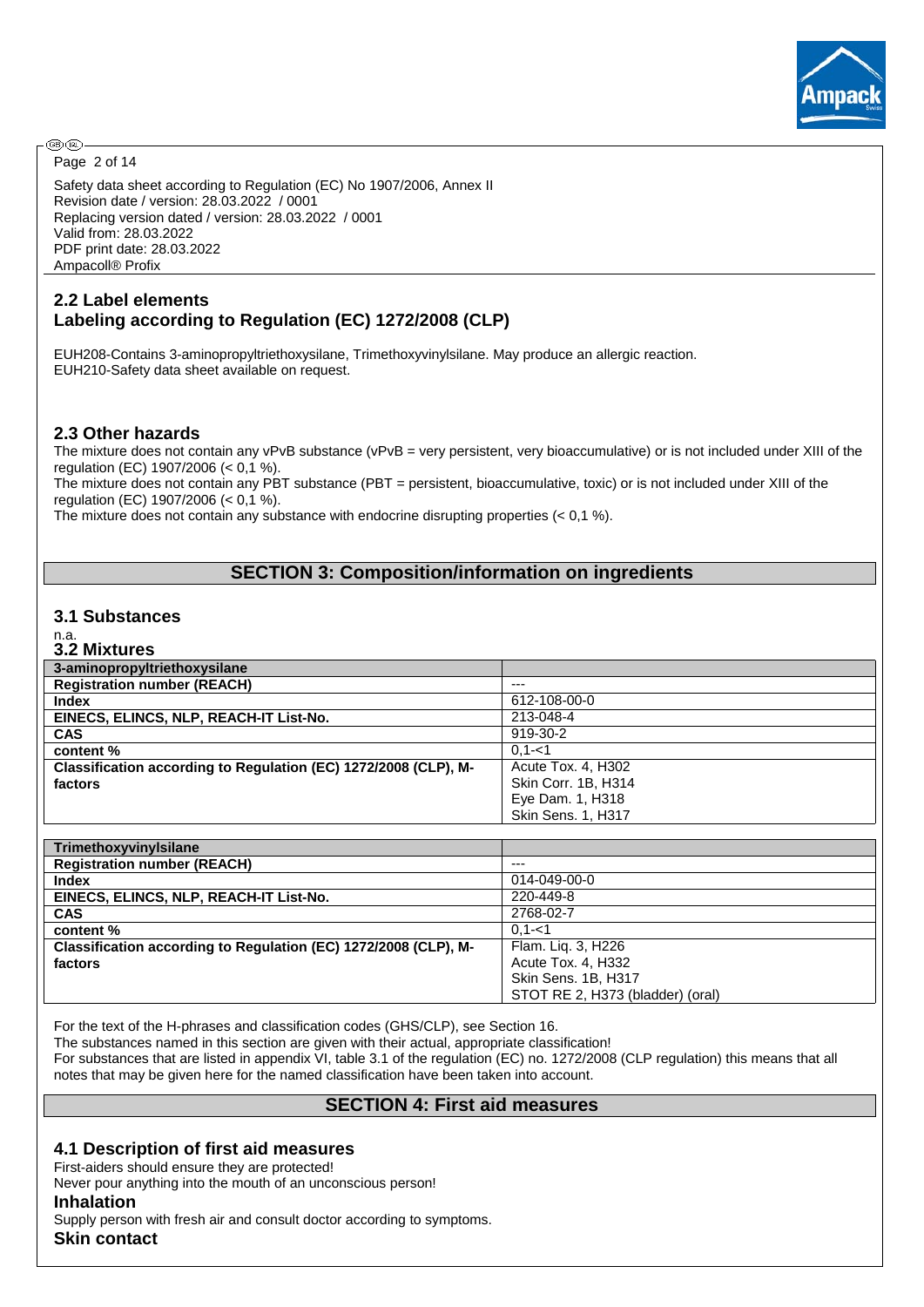

Safety data sheet according to Regulation (EC) No 1907/2006, Annex II Revision date / version: 28.03.2022 / 0001 Replacing version dated / version: 28.03.2022 / 0001 Valid from: 28.03.2022 PDF print date: 28.03.2022 Ampacoll® Profix Page 3 of 14

Remove polluted, soaked clothing immediately, wash thoroughly with plenty of water and soap, in case of irritation of the skin (flare), consult a doctor.

#### **Eye contact**

Remove contact lenses.

Wash thoroughly for several minutes using copious water. Seek medical help if necessary.

#### **Ingestion**

Rinse the mouth thoroughly with water.

Do not induce vomiting. Consult doctor immediately.

#### **4.2 Most important symptoms and effects, both acute and delayed**

If applicable delayed symptoms and effects can be found in section 11 and the absorption route in section 4.1. In certain cases, the symptoms of poisoning may only appear after an extended period / after several hours. Sensitive individuals:

Allergic reaction possible.

#### **4.3 Indication of any immediate medical attention and special treatment needed** Symptomatic treatment.

## **SECTION 5: Firefighting measures**

# **5.1 Extinguishing media**

**Suitable extinguishing media**

#### Water jet spray/foam/CO2/dry extinguisher **Unsuitable extinguishing media**

High volume water jet

### **5.2 Special hazards arising from the substance or mixture**

In case of fire the following can develop: Oxides of carbon Oxides of nitrogen Toxic gases

### **5.3 Advice for firefighters**

For personal protective equipment see Section 8. In case of fire and/or explosion do not breathe fumes. Protective respirator with independent air supply. According to size of fire Full protection, if necessary. Dispose of contaminated extinction water according to official regulations.

### **SECTION 6: Accidental release measures**

# **6.1 Personal precautions, protective equipment and emergency procedures**

### **6.1.1 For non-emergency personnel**

In case of spillage or accidental release, wear personal protective equipment as specified in section 8 to prevent contamination. Ensure sufficient ventilation, remove sources of ignition.

Avoid dust formation with solid or powder products.

Leave the danger zone if possible, use existing emergency plans if necessary.

Avoid contact with eyes or skin.

If applicable, caution - risk of slipping.

### **6.1.2 For emergency responders**

See section 8 for suitable protective equipment and material specifications.

#### **6.2 Environmental precautions**

If leakage occurs, dam up.

Resolve leaks if this possible without risk.

Prevent surface and ground-water infiltration, as well as ground penetration.

Prevent from entering drainage system.

If accidental entry into drainage system occurs, inform responsible authorities.

**6.3 Methods and material for containment and cleaning up**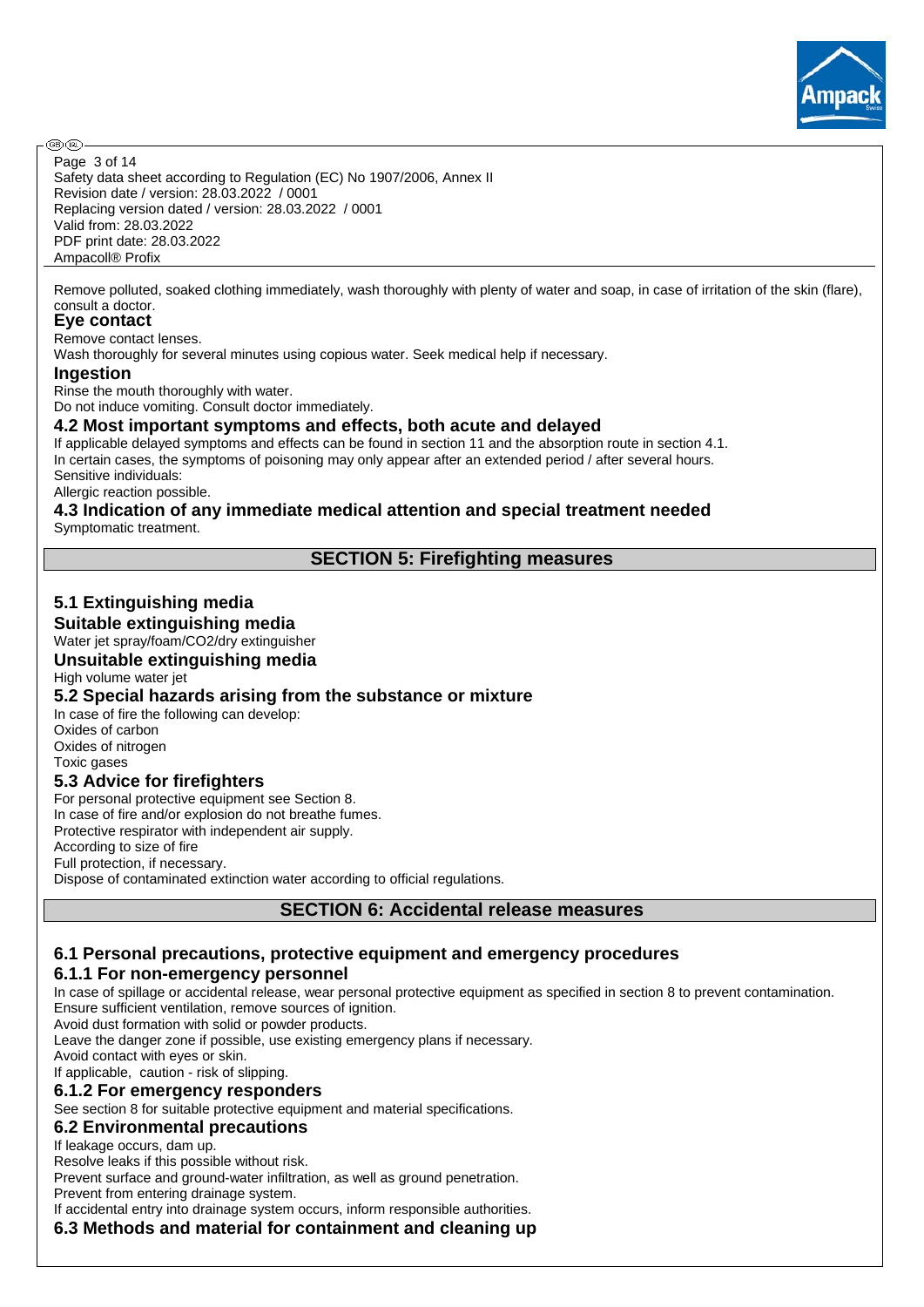

Safety data sheet according to Regulation (EC) No 1907/2006, Annex II Revision date / version: 28.03.2022 / 0001 Replacing version dated / version: 28.03.2022 / 0001 Valid from: 28.03.2022 PDF print date: 28.03.2022 Ampacoll® Profix Page 4 of 14

Soak up with absorbent material (e.g. universal binding agent, sand, diatomaceous earth, sawdust) and dispose of according to Section 13.

Fill the absorbed material into lockable containers.

#### **6.4 Reference to other sections**

For personal protective equipment see Section 8 and for disposal instructions see Section 13.

## **SECTION 7: Handling and storage**

In addition to information given in this section, relevant information can also be found in section 8 and 6.1.

#### **7.1 Precautions for safe handling**

## **7.1.1 General recommendations**

Ensure good ventilation.

**®®** 

Avoid contact with eyes.

Avoid long lasting or intensive contact with skin.

Eating, drinking, smoking, as well as food-storage, is prohibited in work-room.

Observe directions on label and instructions for use.

## **7.1.2 Notes on general hygiene measures at the workplace**

General hygiene measures for the handling of chemicals are applicable.

Wash hands before breaks and at end of work.

Keep away from food, drink and animal feedingstuffs.

Remove contaminated clothing and protective equipment before entering areas in which food is consumed.

## **7.2 Conditions for safe storage, including any incompatibilities**

Store product closed and only in original packing. Not to be stored in gangways or stair wells. Protect from direct sunlight and warming. Store in a well ventilated place. Store at room temperature. Store in a dry place. Protect from frost. **7.3 Specific end use(s)**

No information available at present.

## **SECTION 8: Exposure controls/personal protection**

## **8.1 Control parameters**

| 3-aminopropyltriethoxysilane |                          |                         |                  |              |             |             |  |  |  |  |  |
|------------------------------|--------------------------|-------------------------|------------------|--------------|-------------|-------------|--|--|--|--|--|
| Area of application          | Exposure route /         | <b>Effect on health</b> | <b>Descripto</b> | <b>Value</b> | <b>Unit</b> | <b>Note</b> |  |  |  |  |  |
|                              | <b>Environmental</b>     |                         |                  |              |             |             |  |  |  |  |  |
|                              | compartment              |                         |                  |              |             |             |  |  |  |  |  |
|                              | Environment - freshwater |                         | <b>PNEC</b>      | 0.33         | mg/l        |             |  |  |  |  |  |
|                              | Environment - marine     |                         | <b>PNEC</b>      | 0.033        | mg/l        |             |  |  |  |  |  |
|                              | Environment - sporadic   |                         | <b>PNEC</b>      | 3,3          | mg/l        |             |  |  |  |  |  |
|                              | (intermittent) release   |                         |                  |              |             |             |  |  |  |  |  |
|                              | Environment - sediment,  |                         | <b>PNEC</b>      | 0,26         | mg/kg dw    |             |  |  |  |  |  |
|                              | freshwater               |                         |                  |              |             |             |  |  |  |  |  |
|                              | Environment - soil       |                         | <b>PNEC</b>      | 0.04         | mg/kg dw    |             |  |  |  |  |  |
|                              | Environment - sewage     |                         | <b>PNEC</b>      | 13           | mg/l        |             |  |  |  |  |  |
|                              | treatment plant          |                         |                  |              |             |             |  |  |  |  |  |
|                              | Environment - sediment,  |                         | <b>PNEC</b>      | 0.026        | mg/kg dw    |             |  |  |  |  |  |
|                              | marine                   |                         |                  |              |             |             |  |  |  |  |  |
| Consumer                     | Human - oral             | Short term, systemic    | <b>DNEL</b>      | 5            | mg/kg       |             |  |  |  |  |  |
|                              |                          | effects                 |                  |              |             |             |  |  |  |  |  |
| Consumer                     | Human - oral             | Long term, systemic     | <b>DNEL</b>      | 5            | mg/kg       |             |  |  |  |  |  |
|                              |                          | effects                 |                  |              | bw/d        |             |  |  |  |  |  |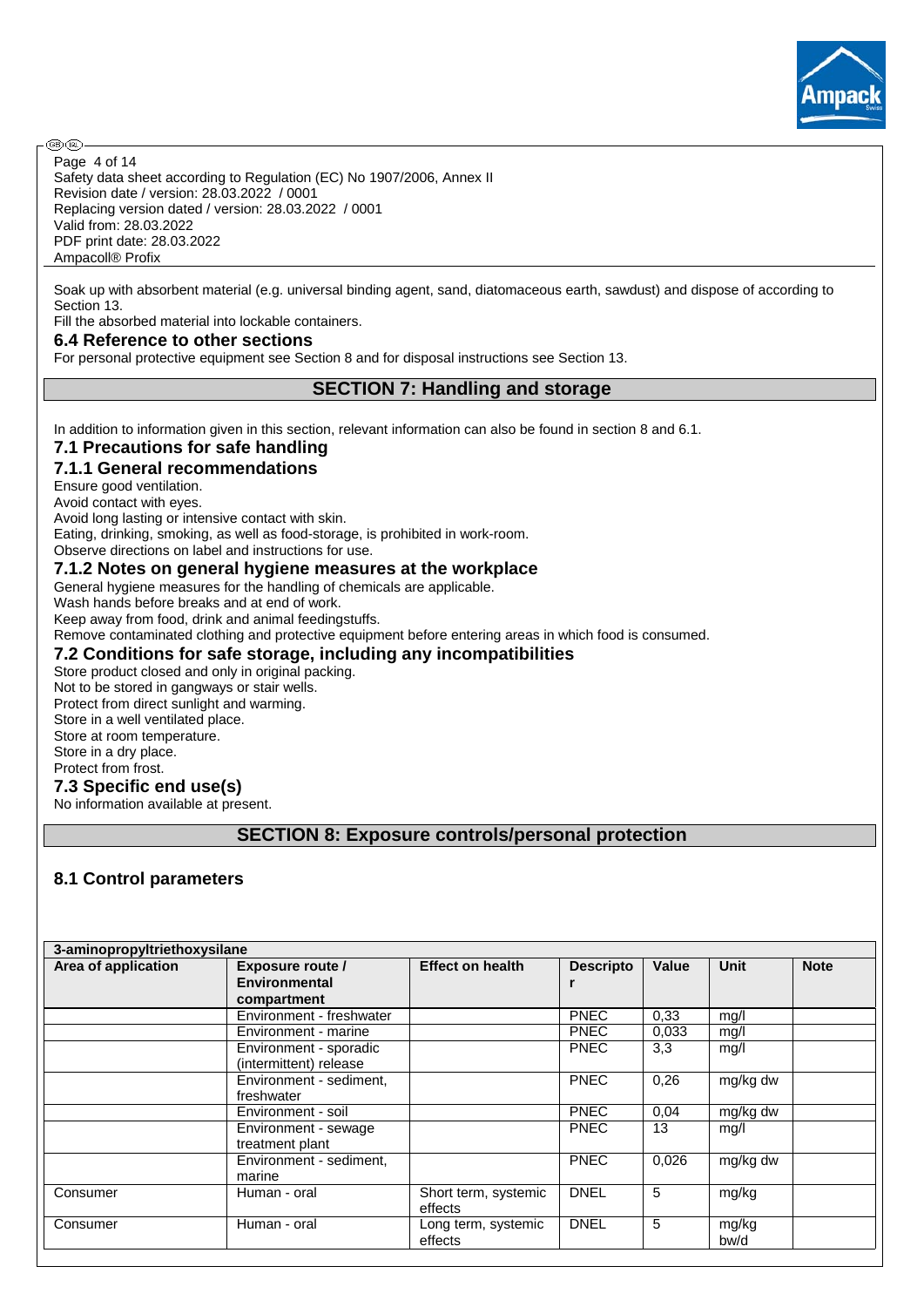

®®-Page 5 of 14Safety data sheet according to Regulation (EC) No 1907/2006, Annex II Revision date / version: 28.03.2022 / 0001 Replacing version dated / version: 28.03.2022 / 0001 Valid from: 28.03.2022 PDF print date: 28.03.2022 Ampacoll® Profix

| Consumer            | Human - dermal     | Short term, systemic<br>effects | <b>DNEL</b> | 5    | mg/kg           |  |
|---------------------|--------------------|---------------------------------|-------------|------|-----------------|--|
| Consumer            | Human - dermal     | Long term, systemic<br>effects  | <b>DNEL</b> | 5    | mg/kg<br>bw/d   |  |
| Consumer            | Human - inhalation | Short term, systemic<br>effects | <b>DNEL</b> | 17.4 | mg/m3           |  |
| Consumer            | Human - inhalation | Long term, systemic<br>effects  | <b>DNEL</b> | 17,4 | mg/m3           |  |
| Workers / employees | Human - dermal     | Short term, systemic<br>effects | <b>DNEL</b> | 8,3  | mg/kg<br>bw/dav |  |
| Workers / employees | Human - inhalation | Short term, systemic<br>effects | <b>DNEL</b> | 59   | mg/m3           |  |
| Workers / employees | Human - dermal     | Long term, systemic<br>effects  | <b>DNEL</b> | 8,3  | mg/kg<br>bw/dav |  |
| Workers / employees | Human - inhalation | Long term, systemic<br>effects  | <b>DNEL</b> | 59   | mg/m3           |  |

| TrimethoxyvinyIsilane |                                                            |                                 |                       |                  |                 |             |  |  |  |  |
|-----------------------|------------------------------------------------------------|---------------------------------|-----------------------|------------------|-----------------|-------------|--|--|--|--|
| Area of application   | <b>Exposure route /</b><br>Environmental<br>compartment    | <b>Effect on health</b>         | <b>Descripto</b><br>r | <b>Value</b>     | Unit            | <b>Note</b> |  |  |  |  |
|                       | Environment - freshwater                                   |                                 | <b>PNEC</b>           | 0.34             | mg/l            |             |  |  |  |  |
|                       | Environment - marine                                       |                                 | <b>PNEC</b>           | 0,034            | mg/l            |             |  |  |  |  |
|                       | Environment - water.<br>sporadic (intermittent)<br>release |                                 | <b>PNEC</b>           | 3,4              | mg/l            |             |  |  |  |  |
|                       | Environment - sewage<br>treatment plant                    |                                 | <b>PNEC</b>           | 110              | mg/l            |             |  |  |  |  |
|                       | Environment - sediment,<br>freshwater                      |                                 | <b>PNEC</b>           | 0,27             | mg/kg           |             |  |  |  |  |
|                       | Environment - sediment,<br>marine                          |                                 | <b>PNEC</b>           | 0,12             | mg/kg           |             |  |  |  |  |
|                       | Environment - soil                                         |                                 | <b>PNEC</b>           | 0,046            | mg/kg           |             |  |  |  |  |
| Consumer              | Human - dermal                                             | Short term, systemic<br>effects | <b>DNEL</b>           | 26,9             | mg/kg<br>bw/day |             |  |  |  |  |
| Consumer              | Human - inhalation                                         | Short term, systemic<br>effects | <b>DNEL</b>           | 93,4             | mg/m3           |             |  |  |  |  |
| Consumer              | Human - dermal                                             | Long term, systemic<br>effects  | <b>DNEL</b>           | 0,3              | mg/kg<br>bw/day |             |  |  |  |  |
| Consumer              | Human - inhalation                                         | Long term, systemic<br>effects  | <b>DNEL</b>           | 1,04             | mg/m3           |             |  |  |  |  |
| Consumer              | Human - oral                                               | Long term, systemic<br>effects  | <b>DNEL</b>           | 0,3              | mg/kg<br>bw/day |             |  |  |  |  |
| Workers / employees   | Human - dermal                                             | Short term, systemic<br>effects | <b>DNEL</b>           | 0,69             | mg/kg<br>bw/day |             |  |  |  |  |
| Workers / employees   | Human - inhalation                                         | Short term, systemic<br>effects | <b>DNEL</b>           | $\overline{4,9}$ | mg/m3           |             |  |  |  |  |
| Workers / employees   | Human - dermal                                             | Long term, systemic<br>effects  | <b>DNEL</b>           | 0,69             | mg/kg<br>bw/day |             |  |  |  |  |
| Workers / employees   | Human - inhalation                                         | Long term, systemic<br>effects  | <b>DNEL</b>           | 4,9              | mg/kg           |             |  |  |  |  |

## **8.2 Exposure controls 8.2.1 Appropriate engineering controls**

Ensure good ventilation. This can be achieved by local suction or general air extraction. If this is insufficient to maintain the concentration under the WEL or AGW values, suitable breathing protection should be worn. Applies only if maximum permissible exposure values are listed here.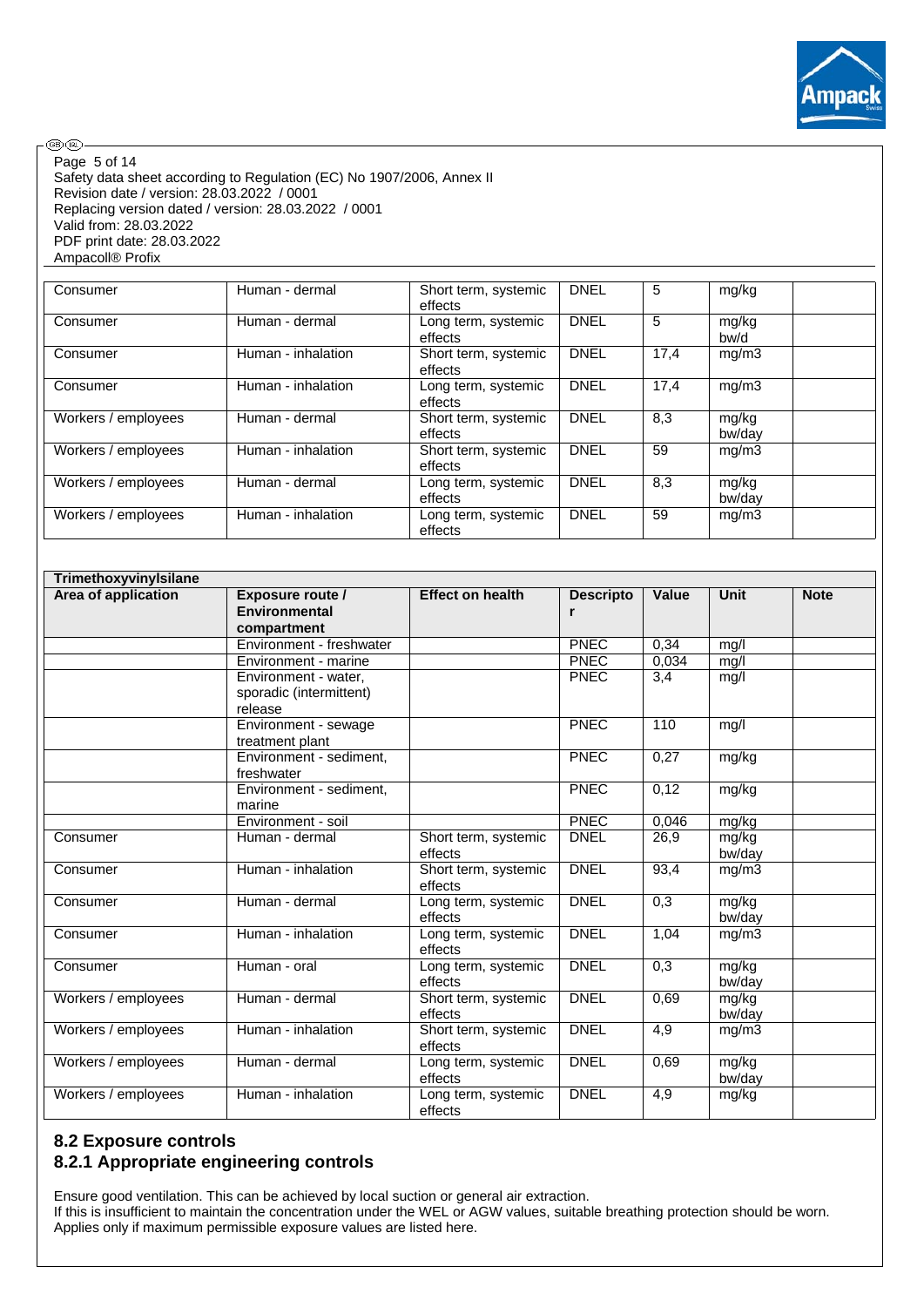

Safety data sheet according to Regulation (EC) No 1907/2006, Annex II Revision date / version: 28.03.2022 / 0001 Replacing version dated / version: 28.03.2022 / 0001 Valid from: 28.03.2022 PDF print date: 28.03.2022 Ampacoll® Profix Page 6 of 14

## **8.2.2 Individual protection measures, such as personal protective equipment**

General hygiene measures for the handling of chemicals are applicable.

Wash hands before breaks and at end of work.

Keep away from food, drink and animal feedingstuffs.

Remove contaminated clothing and protective equipment before entering areas in which food is consumed.

Eye/face protection: Tight fitting protective goggles with side protection (EN 166).

Skin protection - Hand protection: Chemical resistant protective gloves (EN ISO 374). If applicable Rubber gloves (EN ISO 374). Protective gloves made of butyl (EN ISO 374). Protective Neoprene® / polychloroprene gloves (EN ISO 374). Protective nitrile gloves (EN ISO 374). Minimum layer thickness in mm: 0,5 Permeation time (penetration time) in minutes:

480

The breakthrough times determined in accordance with EN 16523-1 were not obtained under practical conditions. The recommended maximum wearing time is 50% of breakthrough time. Protective hand cream recommended.

Skin protection - Other: Protective working garments (e.g. safety shoes EN ISO 20345, long-sleeved protective working garments).

Respiratory protection: Normally not necessary. If air supply is not sufficient, wear protective breathing apparatus.

Thermal hazards: Not applicable

Additional information on hand protection - No tests have been performed.

In the case of mixtures, the selection has been made according to the knowledge available and the information about the contents. Selection of materials derived from glove manufacturer's indications.

Final selection of glove material must be made taking the breakthrough times, permeation rates and degradation into account. Selection of a suitable glove depends not only on the material but also on other quality characteristics and varies from manufacturer to manufacturer.

In the case of mixtures, the resistance of glove materials cannot be predicted and must therefore be tested before use. The exact breakthrough time of the glove material can be requested from the protective glove manufacturer and must be observed.

## **8.2.3 Environmental exposure controls**

No information available at present.

## **SECTION 9: Physical and chemical properties**

### **9.1 Information on basic physical and chemical properties**

| Physical state:                                           | Paste, liquid.                                       |
|-----------------------------------------------------------|------------------------------------------------------|
| Colour:                                                   | According to specification                           |
| Odour:                                                    | Ester                                                |
| Melting point/freezing point:                             | There is no information available on this parameter. |
| Boiling point or initial boiling point and boiling range: | There is no information available on this parameter. |
| Flammability:                                             | There is no information available on this parameter. |
| Lower explosion limit:                                    | There is no information available on this parameter. |
| Upper explosion limit:                                    | There is no information available on this parameter. |
| Flash point:                                              | There is no information available on this parameter. |
| Auto-ignition temperature:                                | No                                                   |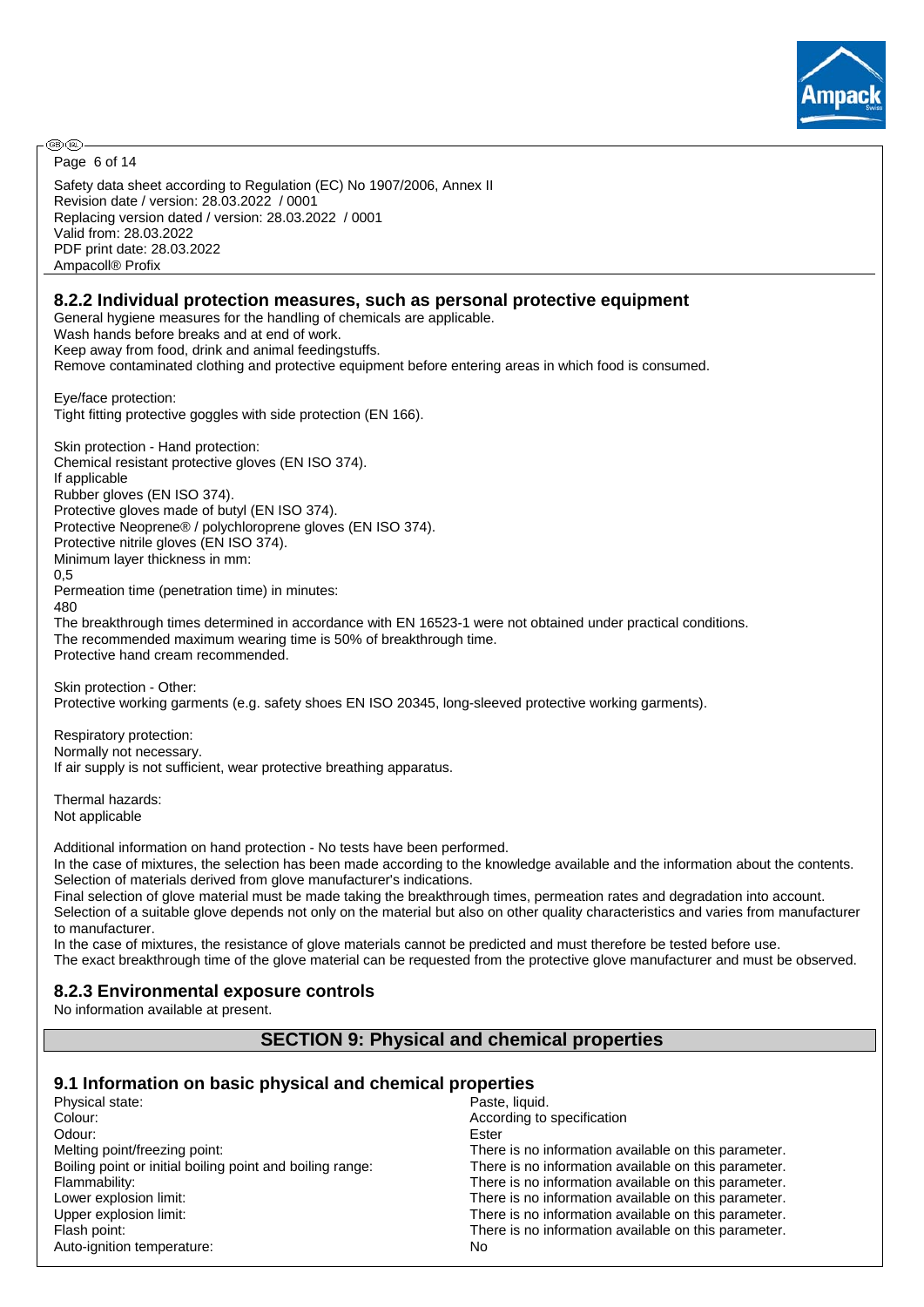

Safety data sheet according to Regulation (EC) No 1907/2006, Annex II Revision date / version: 28.03.2022 / 0001 Replacing version dated / version: 28.03.2022 / 0001 Valid from: 28.03.2022 PDF print date: 28.03.2022 Ampacoll® Profix Page 7 of 14

Solubility: Insoluble Partition coefficient n-octanol/water (log value): Does not apply to mixtures. Density and/or relative density:<br>
Relative vapour density:<br>
There is no inf Particle characteristics: Does not apply to liquids.

## **9.2 Other information**

No information available at present.

Decomposition temperature:<br>
pH:<br>
Mixture is non-soluble (in water).<br>
Mixture is non-soluble (in water). Mixture is non-soluble (in water). Kinematic viscosity: There is no information available on this parameter. Vapour pressure: There is no information available on this parameter. There is no information available on this parameter.

Oral Toxicity)

## **SECTION 10: Stability and reactivity**

#### **10.1 Reactivity**

The product has not been tested.

## **10.2 Chemical stability**

Stable with proper storage and handling.

## **10.3 Possibility of hazardous reactions**

No dangerous reactions are known. **10.4 Conditions to avoid**

# None known

#### **10.5 Incompatible materials**

None known

#### **10.6 Hazardous decomposition products**

No decomposition when used as directed.

## **SECTION 11: Toxicological information**

### **11.1. Information on hazard classes as defined in Regulation (EC) No 1272/2008**

Possibly more information on health effects, see Section 2.1 (classification).

| <b>Ampacoll® Profix</b>          |                 |       |       |          |                    |              |  |  |  |
|----------------------------------|-----------------|-------|-------|----------|--------------------|--------------|--|--|--|
| <b>Toxicity / effect</b>         | <b>Endpoint</b> | Value | Unit  | Organism | <b>Test method</b> | <b>Notes</b> |  |  |  |
| Acute toxicity, by oral route:   |                 |       |       |          |                    | n.d.a.       |  |  |  |
| Acute toxicity, by dermal        |                 |       |       |          |                    | n.d.a.       |  |  |  |
| route:                           |                 |       |       |          |                    |              |  |  |  |
| Acute toxicity, by inhalation:   |                 |       |       |          |                    | n.d.a.       |  |  |  |
| Skin corrosion/irritation:       |                 |       |       |          |                    | n.d.a.       |  |  |  |
| Serious eye                      |                 |       |       |          |                    | n.d.a.       |  |  |  |
| damage/irritation:               |                 |       |       |          |                    |              |  |  |  |
| Respiratory or skin              |                 |       |       |          |                    | n.d.a.       |  |  |  |
| sensitisation:                   |                 |       |       |          |                    |              |  |  |  |
| Germ cell mutagenicity:          |                 |       |       |          |                    | n.d.a.       |  |  |  |
| Carcinogenicity:                 |                 |       |       |          |                    | n.d.a.       |  |  |  |
| Reproductive toxicity:           |                 |       |       |          |                    | n.d.a.       |  |  |  |
| Specific target organ toxicity - |                 |       |       |          |                    | n.d.a.       |  |  |  |
| single exposure (STOT-SE):       |                 |       |       |          |                    |              |  |  |  |
| Specific target organ toxicity - |                 |       |       |          |                    | n.d.a.       |  |  |  |
| repeated exposure (STOT-         |                 |       |       |          |                    |              |  |  |  |
| RE):                             |                 |       |       |          |                    |              |  |  |  |
| Aspiration hazard:               |                 |       |       |          |                    | n.d.a.       |  |  |  |
| Symptoms:                        |                 |       |       |          |                    | n.d.a.       |  |  |  |
|                                  |                 |       |       |          |                    |              |  |  |  |
| 3-aminopropyltriethoxysilane     |                 |       |       |          |                    |              |  |  |  |
| <b>Toxicity / effect</b>         | <b>Endpoint</b> | Value | Unit  | Organism | <b>Test method</b> | <b>Notes</b> |  |  |  |
| Acute toxicity, by oral route:   | LD50            | 1457  | mg/kg | Rat      | OECD 401 (Acute    |              |  |  |  |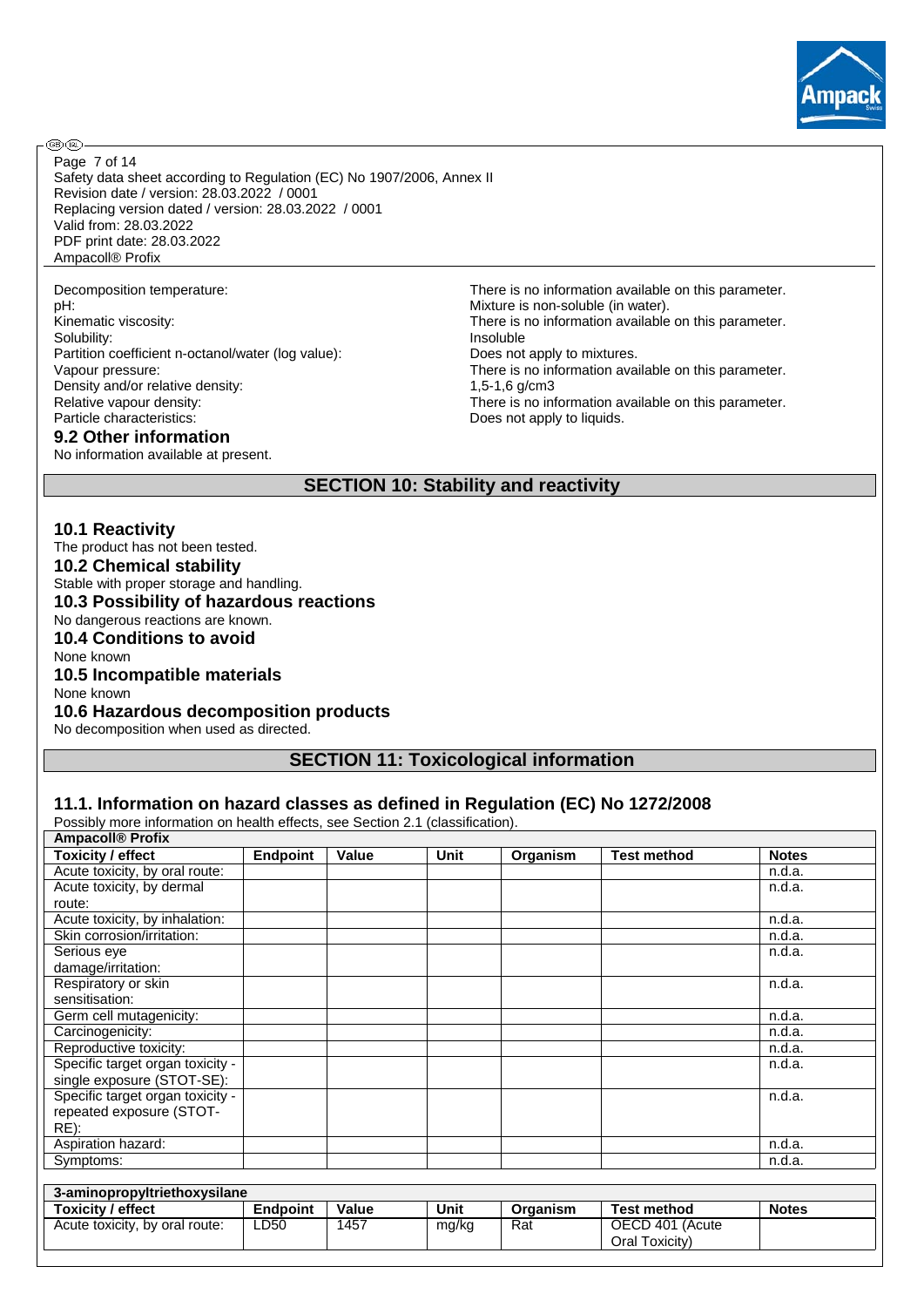

Safety data sheet according to Regulation (EC) No 1907/2006, Annex II Revision date / version: 28.03.2022 / 0001 Replacing version dated / version: 28.03.2022 / 0001 Valid from: 28.03.2022 PDF print date: 28.03.2022 Ampacoll® Profix Page 8 of 14

.<br>®®-

| Acute toxicity, by dermal<br>route: | LD50            | 4076  | mg/kg   | Rabbit     | OECD 402 (Acute<br>Dermal Toxicity)     |                    |
|-------------------------------------|-----------------|-------|---------|------------|-----------------------------------------|--------------------|
| Acute toxicity, by inhalation:      | LC50            | >7,35 | mg/l/4h | Rat        | OECD 403 (Acute                         | Aerosol            |
|                                     |                 |       |         |            | Inhalation Toxicity)                    |                    |
| Acute toxicity, by inhalation:      | LC50            | $>16$ | ppm/6h  | Rat        | OECD 403 (Acute<br>Inhalation Toxicity) | Vapours,<br>Female |
| Skin corrosion/irritation:          |                 |       |         | Rabbit     | OECD 404 (Acute                         | Skin Corr. 1B      |
|                                     |                 |       |         |            |                                         |                    |
|                                     |                 |       |         |            | Dermal<br>Irritation/Corrosion)         |                    |
| Serious eye                         |                 |       |         | Rabbit     | OECD 405 (Acute                         | Eye Dam. 1         |
| damage/irritation:                  |                 |       |         |            | Eye<br>Irritation/Corrosion)            |                    |
|                                     |                 |       |         |            |                                         |                    |
| Respiratory or skin                 |                 |       |         | Guinea pig | OECD 406 (Skin                          | Yes (skin          |
| sensitisation:                      |                 |       |         |            | Sensitisation)                          | contact)           |
| Germ cell mutagenicity:             |                 |       |         |            | OECD 471 (Bacterial                     | Negative           |
|                                     |                 |       |         |            | <b>Reverse Mutation</b>                 |                    |
|                                     |                 |       |         |            |                                         |                    |
|                                     |                 |       |         |            | Test)                                   |                    |
| Germ cell mutagenicity:             |                 |       |         |            | <b>OECD 474</b>                         | Negative           |
|                                     |                 |       |         |            | (Mammalian                              |                    |
|                                     |                 |       |         |            | Erythrocyte                             |                    |
|                                     |                 |       |         |            | Micronucleus Test)                      |                    |
|                                     |                 |       |         |            |                                         |                    |
| Germ cell mutagenicity:             |                 |       |         |            | OECD 476 (In Vitro                      | Negative           |
|                                     |                 |       |         |            | Mammalian Cell Gene                     |                    |
|                                     |                 |       |         |            | <b>Mutation Test)</b>                   |                    |
| Reproductive toxicity               | <b>NOAEL</b>    | 100   | mg/kg   | Rat        | OECD 414 (Prenatal                      |                    |
| (Developmental toxicity):           |                 |       |         |            | Developmental                           |                    |
|                                     |                 |       |         |            | <b>Toxicity Study)</b>                  |                    |
|                                     |                 |       |         |            |                                         |                    |
| Symptoms:                           |                 |       |         |            |                                         | respiratory        |
|                                     |                 |       |         |            |                                         | distress.          |
|                                     |                 |       |         |            |                                         | burning of the     |
|                                     |                 |       |         |            |                                         | membranes of       |
|                                     |                 |       |         |            |                                         | the nose and       |
|                                     |                 |       |         |            |                                         |                    |
|                                     |                 |       |         |            |                                         | throat,            |
|                                     |                 |       |         |            |                                         | coughing,          |
|                                     |                 |       |         |            |                                         | mucous             |
|                                     |                 |       |         |            |                                         | membrane           |
|                                     |                 |       |         |            |                                         | irritation         |
| Specific target organ toxicity -    | <b>NOAEL</b>    | 200   | mg/kg   | Rat        | OECD 408 (Repeated                      | 90d                |
|                                     |                 |       |         |            |                                         |                    |
| repeated exposure (STOT-            |                 |       |         |            | Dose 90-Day Oral                        |                    |
| RE), oral:                          |                 |       |         |            | <b>Toxicity Study in</b>                |                    |
|                                     |                 |       |         |            | Rodents)                                |                    |
| Specific target organ toxicity -    | <b>NOAEL</b>    | 84    | mg/kg   | Rabbit     |                                         | 9d                 |
| repeated exposure (STOT-            |                 |       |         |            |                                         |                    |
| RE), dermal:                        |                 |       |         |            |                                         |                    |
| Specific target organ toxicity -    | <b>NOAEL</b>    | 0,147 | mg/l    | Rat        |                                         | 19d                |
|                                     |                 |       |         |            |                                         |                    |
| repeated exposure (STOT-            |                 |       |         |            |                                         |                    |
| RE), inhalat.:                      |                 |       |         |            |                                         |                    |
| TrimethoxyvinyIsilane               |                 |       |         |            |                                         |                    |
| <b>Toxicity / effect</b>            | <b>Endpoint</b> | Value | Unit    | Organism   | <b>Test method</b>                      | <b>Notes</b>       |
|                                     |                 |       |         |            |                                         |                    |
| Acute toxicity, by oral route:      | LD50            | 7120  | mg/kg   | Rat        | OECD 401 (Acute<br>Oral Toxicity)       |                    |
| Acute toxicity, by dermal           |                 |       |         |            | OECD 402 (Acute                         |                    |
|                                     |                 |       |         |            |                                         |                    |
|                                     | LD50            | 3434  | mg/kg   | Rabbit     |                                         |                    |
| route:                              |                 |       |         |            | Dermal Toxicity)                        |                    |
| Acute toxicity, by inhalation:      | <b>LC50</b>     | 2773  | ppm     | Rat        | OECD 403 (Acute<br>Inhalation Toxicity) |                    |

Skin corrosion/irritation: Not irritant Not irritant Not irritant

Rabbit **OECD 405 (Acute** Eye

Irritation/Corrosion)

Not irritant

Serious eye damage/irritation: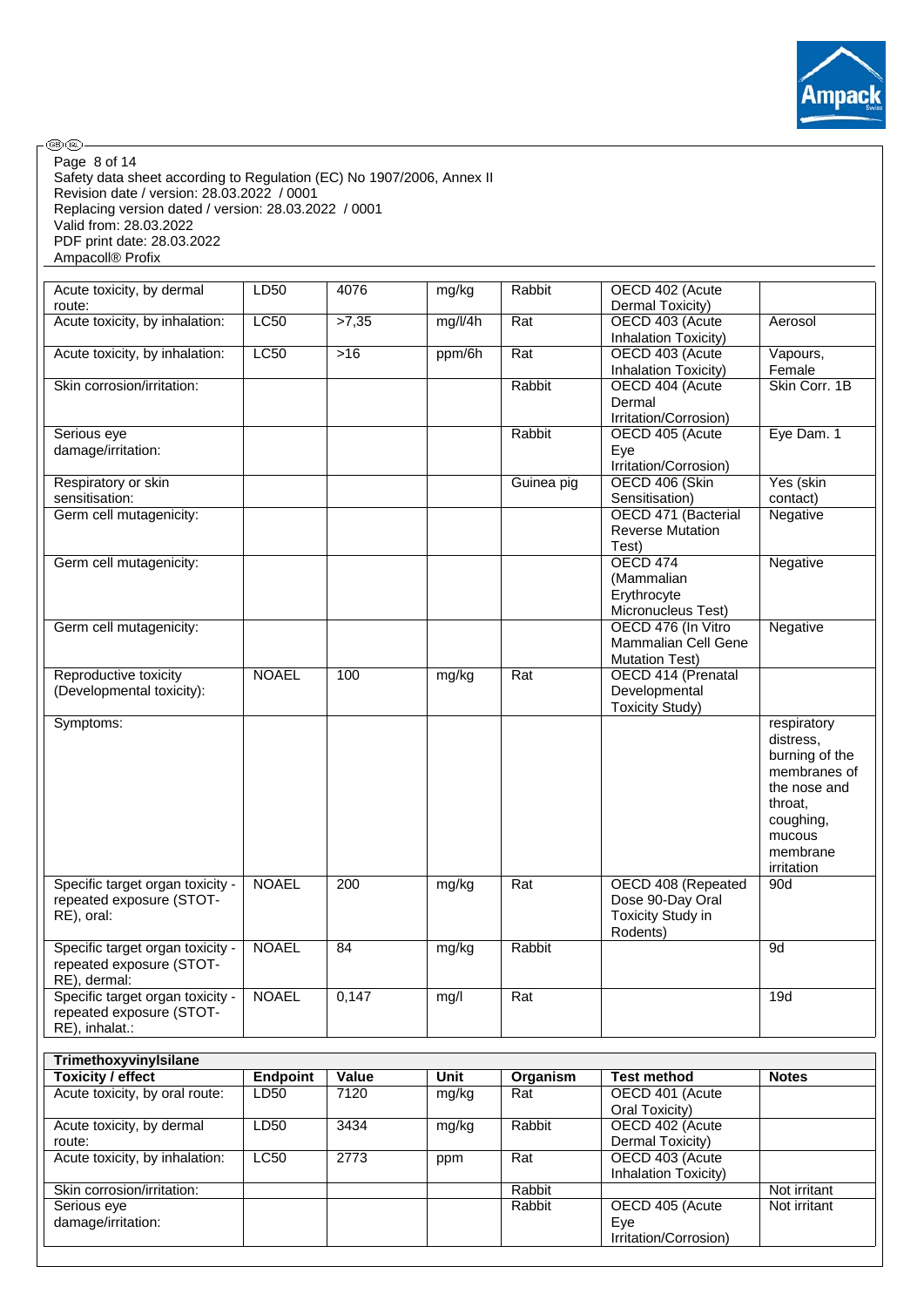

.<br>®®-Page 9 of 14Safety data sheet according to Regulation (EC) No 1907/2006, Annex II Revision date / version: 28.03.2022 / 0001 Replacing version dated / version: 28.03.2022 / 0001 Valid from: 28.03.2022 PDF print date: 28.03.2022 Ampacoll® Profix

| Respiratory or skin                                                        |              |        |               | Guinea pig | OECD 406 (Skin                                                                                                      | Skin Sens, 1B                    |
|----------------------------------------------------------------------------|--------------|--------|---------------|------------|---------------------------------------------------------------------------------------------------------------------|----------------------------------|
| sensitisation:                                                             |              |        |               |            | Sensitisation)                                                                                                      |                                  |
| Germ cell mutagenicity:                                                    |              |        |               |            | OECD 471 (Bacterial                                                                                                 | Negative                         |
|                                                                            |              |        |               |            | <b>Reverse Mutation</b>                                                                                             |                                  |
|                                                                            |              |        |               |            | Test)                                                                                                               |                                  |
| Symptoms:                                                                  |              |        |               |            |                                                                                                                     | mucous<br>membrane<br>irritation |
| Specific target organ toxicity -<br>repeated exposure (STOT-<br>RE), oral: | <b>NOAEL</b> | < 62.5 | mg/kg<br>bw/d | Rat        | OECD 422<br>(Combined Repeated<br>Dose Tox. Study with<br>the<br>Reproduction/Develop<br>m. Tox. Screening<br>Test) |                                  |

## **11.2. Information on other hazards**

| <b>Ampacoll® Profix</b>     |                 |       |             |          |                    |                 |
|-----------------------------|-----------------|-------|-------------|----------|--------------------|-----------------|
| Toxicity / effect           | <b>Endpoint</b> | Value | <b>Unit</b> | Organism | <b>Test method</b> | <b>Notes</b>    |
| <b>Endocrine disrupting</b> |                 |       |             |          |                    | Does not apply  |
| properties:                 |                 |       |             |          |                    | to mixtures.    |
| Other information:          |                 |       |             |          |                    | No other        |
|                             |                 |       |             |          |                    | relevant        |
|                             |                 |       |             |          |                    | information     |
|                             |                 |       |             |          |                    | available on    |
|                             |                 |       |             |          |                    | adverse effects |
|                             |                 |       |             |          |                    | on health.      |

# **SECTION 12: Ecological information**

| Possibly more information on environmental effects, see Section 2.1 (classification). |                 |             |       |      |          |                    |                |  |  |  |
|---------------------------------------------------------------------------------------|-----------------|-------------|-------|------|----------|--------------------|----------------|--|--|--|
| <b>Ampacoll® Profix</b>                                                               |                 |             |       |      |          |                    |                |  |  |  |
| <b>Toxicity / effect</b>                                                              | Endpoint        | <b>Time</b> | Value | Unit | Organism | <b>Test method</b> | <b>Notes</b>   |  |  |  |
| 12.1. Toxicity to fish:                                                               |                 |             |       |      |          |                    | n.d.a.         |  |  |  |
| 12.1. Toxicity to                                                                     |                 |             |       |      |          |                    | n.d.a.         |  |  |  |
| daphnia:                                                                              |                 |             |       |      |          |                    |                |  |  |  |
| 12.1. Toxicity to algae:                                                              |                 |             |       |      |          |                    | n.d.a.         |  |  |  |
| 12.2. Persistence and                                                                 |                 |             |       |      |          |                    | n.d.a.         |  |  |  |
| degradability:                                                                        |                 |             |       |      |          |                    |                |  |  |  |
| 12.3. Bioaccumulative                                                                 |                 |             |       |      |          |                    | n.d.a.         |  |  |  |
| potential:                                                                            |                 |             |       |      |          |                    |                |  |  |  |
| 12.4. Mobility in soil:                                                               |                 |             |       |      |          |                    | n.d.a.         |  |  |  |
| 12.5. Results of PBT                                                                  |                 |             |       |      |          |                    | n.d.a.         |  |  |  |
| and vPvB assessment                                                                   |                 |             |       |      |          |                    |                |  |  |  |
| 12.6. Endocrine                                                                       |                 |             |       |      |          |                    | Does not apply |  |  |  |
| disrupting properties:                                                                |                 |             |       |      |          |                    | to mixtures.   |  |  |  |
| 12.7. Other adverse                                                                   |                 |             |       |      |          |                    | No information |  |  |  |
| effects:                                                                              |                 |             |       |      |          |                    | available on   |  |  |  |
|                                                                                       |                 |             |       |      |          |                    | other adverse  |  |  |  |
|                                                                                       |                 |             |       |      |          |                    | effects on the |  |  |  |
|                                                                                       |                 |             |       |      |          |                    | environment.   |  |  |  |
|                                                                                       |                 |             |       |      |          |                    |                |  |  |  |
| 3-aminopropyltriethoxysilane                                                          |                 |             |       |      |          |                    |                |  |  |  |
| <b>Toxicity / effect</b>                                                              | <b>Endpoint</b> | <b>Time</b> | Value | Unit | Organism | <b>Test method</b> | <b>Notes</b>   |  |  |  |
|                                                                                       |                 |             |       |      |          |                    |                |  |  |  |
|                                                                                       |                 |             |       |      |          |                    |                |  |  |  |
|                                                                                       |                 |             |       |      |          |                    |                |  |  |  |
|                                                                                       |                 |             |       |      |          |                    |                |  |  |  |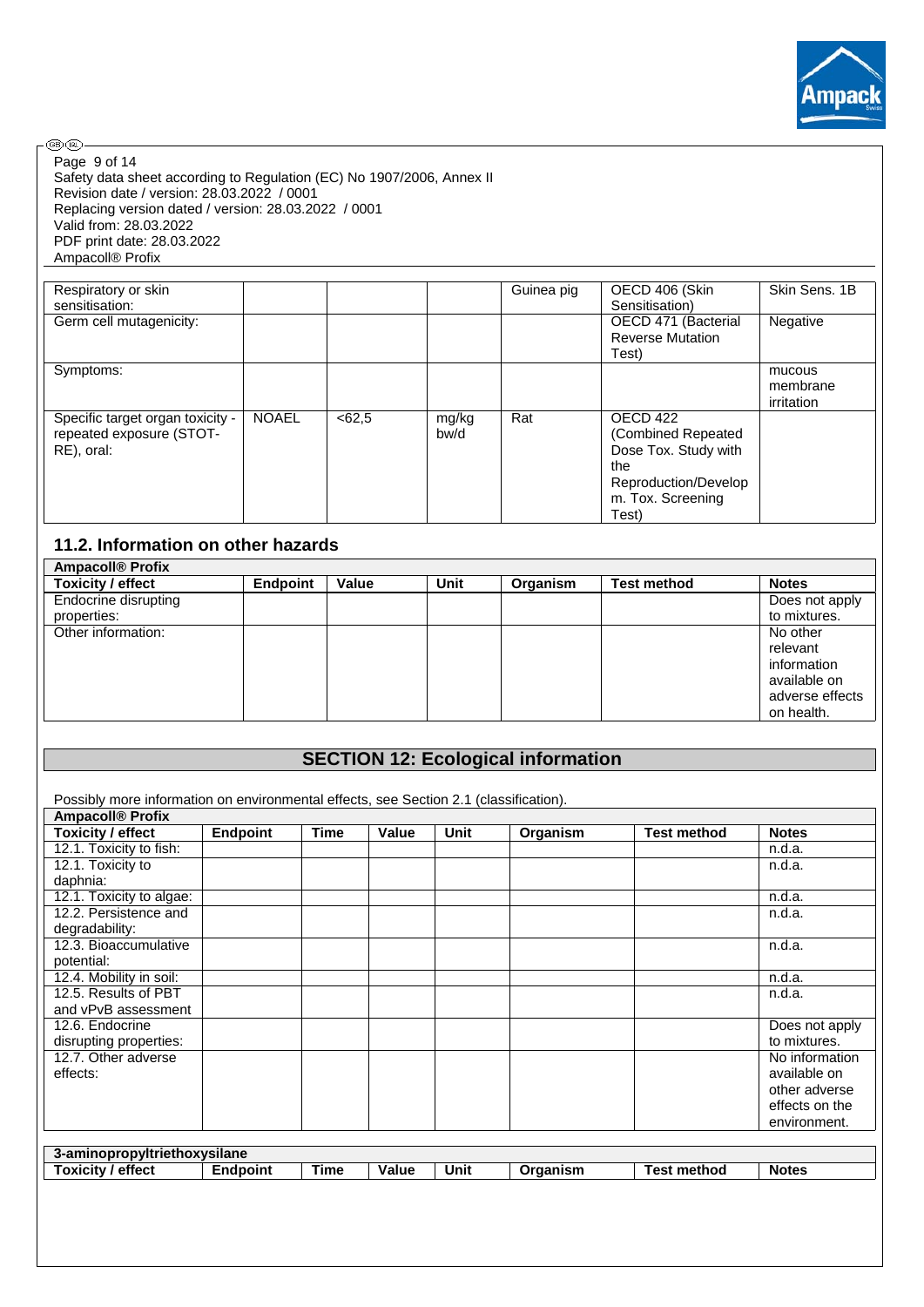

.<br>®®-

Safety data sheet according to Regulation (EC) No 1907/2006, Annex II Revision date / version: 28.03.2022 / 0001 Replacing version dated / version: 28.03.2022 / 0001 Valid from: 28.03.2022 PDF print date: 28.03.2022 Ampacoll® Profix Page 10 of 14

| 12.1. Toxicity to algae:                    | NOEC/NOEL        | 72h | 1,3              | mg/l          | Scenedesmus<br>subspicatus          | Regulation (EC)<br>440/2008 C.3<br>(FRESHWATER<br><b>ALGAE AND</b><br><b>CYANOBACTER</b><br>IA, GROWTH<br><b>INHIBITION</b><br>TEST) |                                           |
|---------------------------------------------|------------------|-----|------------------|---------------|-------------------------------------|--------------------------------------------------------------------------------------------------------------------------------------|-------------------------------------------|
| 12.5. Results of PBT<br>and vPvB assessment |                  |     |                  |               |                                     |                                                                                                                                      | No PBT<br>substance, No<br>vPvB substance |
| 12.1. Toxicity to fish:                     | <b>LC50</b>      | 96h | >934             | mg/l          | Brachydanio rerio                   | OECD <sub>203</sub><br>(Fish, Acute<br><b>Toxicity Test)</b>                                                                         |                                           |
| 12.1. Toxicity to<br>daphnia:               | EC50             | 48h | 311              | mg/l          | Daphnia magna                       | <b>OECD 202</b><br>(Daphnia sp.<br>Acute<br>Immobilisation<br>Test)                                                                  |                                           |
| 12.1. Toxicity to algae:                    | <b>EC50</b>      | 72h | >1000            | mg/l          | Pseudokirchnerie<br>lla subcapitata | <b>OECD 201</b><br>(Alga, Growth<br>Inhibition Test)                                                                                 |                                           |
| 12.2. Persistence and<br>degradability:     | $\overline{DOC}$ | 28d | 67               | $\frac{9}{6}$ |                                     | <b>OECD 301 A</b><br>(Ready<br>Biodegradability -<br>DOC Die-Away<br>Test)                                                           | Not readily<br>biodegradable              |
| 12.3. Bioaccumulative<br>potential:         | <b>BCF</b>       |     | $\overline{3,4}$ |               | Cyprinus caprio                     | <b>OECD 305</b><br>(Bioconcentration<br>- Flow-Through<br>Fish Test)                                                                 | Not to be<br>expected                     |
| 12.3. Bioaccumulative<br>potential:         | Log Pow          |     | 1,7              |               |                                     |                                                                                                                                      | Low                                       |
| Water solubility:                           |                  |     |                  |               |                                     |                                                                                                                                      | Insoluble                                 |
| Toxicity to bacteria:                       | EC10             | 6h  | 13               | mg/l          | Pseudomonas<br>putida               |                                                                                                                                      |                                           |

| TrimethoxyvinyIsilane         |                 |      |         |             |                   |                                                                                                    |              |
|-------------------------------|-----------------|------|---------|-------------|-------------------|----------------------------------------------------------------------------------------------------|--------------|
| Toxicity / effect             | <b>Endpoint</b> | Time | Value   | <b>Unit</b> | Organism          | <b>Test method</b>                                                                                 | <b>Notes</b> |
| 12.1. Toxicity to fish:       | LC50            | 96h  | $>=100$ | mq/l        | Brachydanio rerio | Regulation (EC)<br>440/2008 C.1<br>(ACUTE<br><b>TOXICITY FOR</b><br>FISH)                          |              |
| 12.1. Toxicity to<br>daphnia: | NOEC/NOEL       | 28d  | 28,1    | mq/l        | Daphnia magna     | OECD <sub>211</sub><br>(Daphnia magna<br>Reproduction<br>Test)                                     |              |
| 12.1. Toxicity to<br>daphnia: | <b>EC50</b>     | 48h  | 168,7   | mq/l        | Daphnia magna     | Regulation (EC)<br>440/2008 C.2<br>(DAPHNIA SP.<br><b>ACUTE</b><br><b>IMMOBILISATIO</b><br>N TEST) |              |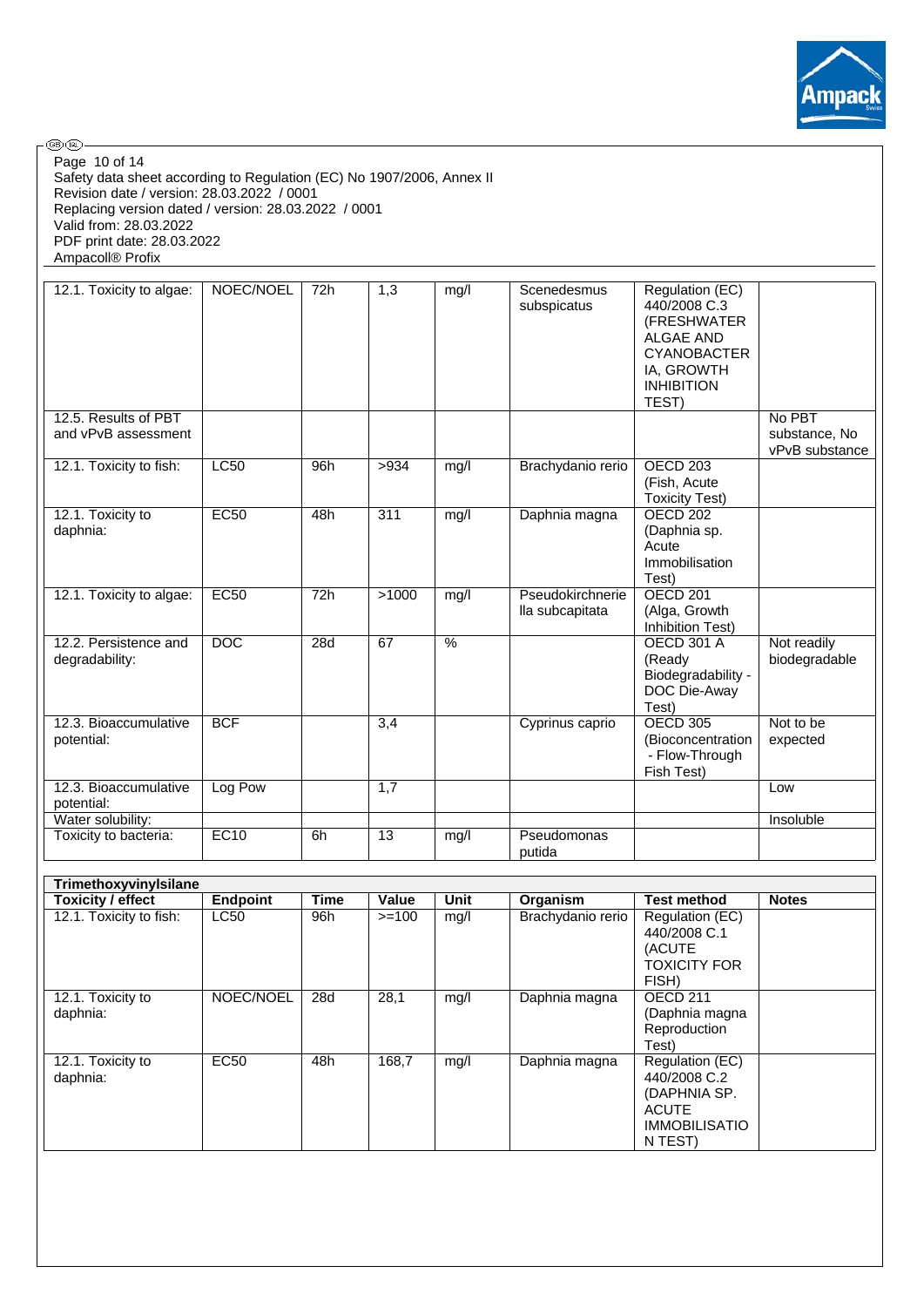

**®®-**Page 11 of 14Safety data sheet according to Regulation (EC) No 1907/2006, Annex II Revision date / version: 28.03.2022 / 0001 Replacing version dated / version: 28.03.2022 / 0001 Valid from: 28.03.2022 PDF print date: 28.03.2022 Ampacoll® Profix

| 12.1. Toxicity to algae:                | EC50 | 72h | >957 | mg/l | Desmodesmus<br>subspicatus | Regulation (EC)<br>440/2008 C.3<br>(FRESHWATER<br><b>ALGAE AND</b><br><b>CYANOBACTER</b><br>IA, GROWTH<br><b>INHIBITION</b><br>TEST) |
|-----------------------------------------|------|-----|------|------|----------------------------|--------------------------------------------------------------------------------------------------------------------------------------|
| 12.2. Persistence and<br>degradability: |      | 28d | 51   | %    |                            | <b>OECD 301 F</b><br>(Ready<br>Biodegradability -<br>Manometric<br>Respirometry<br>Test)                                             |

## **SECTION 13: Disposal considerations**

## **13.1 Waste treatment methods**

## **For the substance / mixture / residual amounts**

EC disposal code no.:

The waste codes are recommendations based on the scheduled use of this product.

Owing to the user's specific conditions for use and disposal, other waste codes may be

allocated under certain circumstances. (2014/955/EU)

08 04 09 waste adhesives and sealants containing organic solvents or other hazardous substances 08 04 10 waste adhesives and sealants other than those mentioned in 08 04 09

Recommendation:

Sewage disposal shall be discouraged.

Pay attention to local and national official regulations.

E.g. suitable incineration plant.

E.g. dispose at suitable refuse site.

#### **For contaminated packing material**

Pay attention to local and national official regulations.

Empty container completely.

Uncontaminated packaging can be recycled.

Dispose of packaging that cannot be cleaned in the same manner as the substance.

## **SECTION 14: Transport information**

### **General statements**

| 14.1. UN number or ID number:       | n.a.           |  |  |
|-------------------------------------|----------------|--|--|
| Transport by road/by rail (ADR/RID) |                |  |  |
| 14.2. UN proper shipping name:      |                |  |  |
| 14.3. Transport hazard class(es):   | n.a.           |  |  |
| 14.4. Packing group:                | n.a.           |  |  |
| Classification code:                | n.a.           |  |  |
| LQ:                                 | n.a.           |  |  |
| 14.5. Environmental hazards:        | Not applicable |  |  |
| Tunnel restriction code:            |                |  |  |
| Transport by sea (IMDG-code)        |                |  |  |
| 14.2. UN proper shipping name:      |                |  |  |
| 14.3. Transport hazard class(es):   | n.a.           |  |  |
| 14.4. Packing group:                | n.a.           |  |  |
| Marine Pollutant:                   | n.a            |  |  |
| 14.5. Environmental hazards:        | Not applicable |  |  |
| <b>Transport by air (IATA)</b>      |                |  |  |
| 14.2. UN proper shipping name:      |                |  |  |
| 14.3. Transport hazard class(es):   | n.a.           |  |  |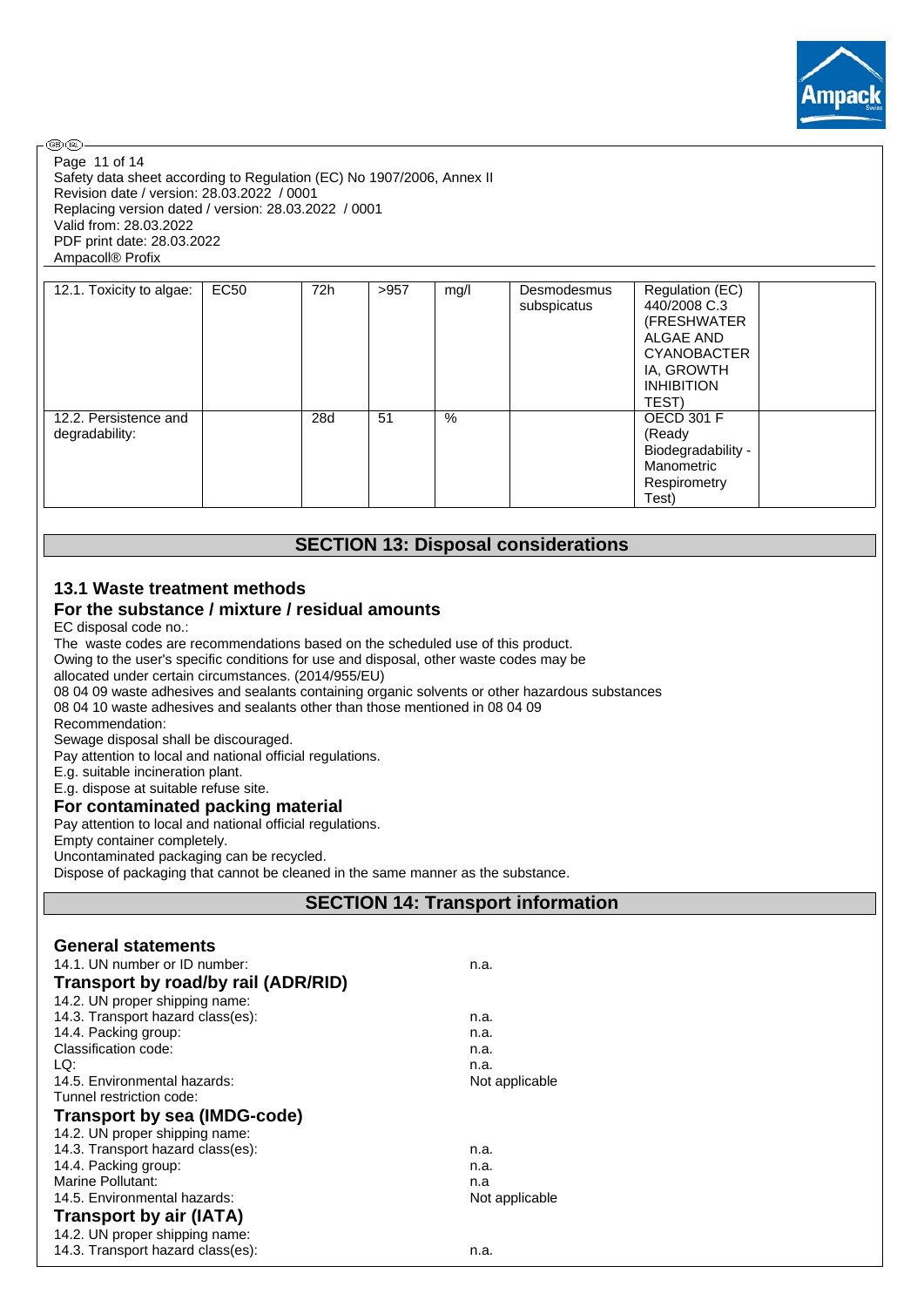

Safety data sheet according to Regulation (EC) No 1907/2006, Annex II Revision date / version: 28.03.2022 / 0001 Replacing version dated / version: 28.03.2022 / 0001 Valid from: 28.03.2022 PDF print date: 28.03.2022 Ampacoll® Profix Page 12 of 14

14.4. Packing group: n.a. 14.5. Environmental hazards: Not applicable Not applicable

**®®** 

**14.6. Special precautions for user** Unless specified otherwise, general measures for safe transport must be followed.

**14.7. Maritime transport in bulk according to IMO instruments**

Non-dangerous material according to Transport Regulations.

**SECTION 15: Regulatory information**

## **15.1 Safety, health and environmental regulations/legislation specific for the substance or mixture**

Observe restrictions: General hygiene measures for the handling of chemicals are applicable.

Directive 2010/75/EU (VOC): 0 %

## **15.2 Chemical safety assessment**

A chemical safety assessment is not provided for mixtures.

## **SECTION 16: Other information**

Revised sections: n.a.

# **Classification and processes used to derive the classification of the mixture in accordance with the ordinance (EG) 1272/2008 (CLP):**

Not applicable

The following phrases represent the posted Hazard Class and Risk Category Code (GHS/CLP) of the product and the constituents (specified in Section 2 and 3).

H226 Flammable liquid and vapour.

H373 May cause damage to organs through prolonged or repeated exposure if swallowed.

H317 May cause an allergic skin reaction.

H302 Harmful if swallowed.

H314 Causes severe skin burns and eye damage.

H318 Causes serious eye damage.

H332 Harmful if inhaled.

Acute Tox. — Acute toxicity - oral

Skin Corr. — Skin corrosion

Eye Dam. — Serious eye damage

Skin Sens. — Skin sensitization Flam. Liq. — Flammable liquid

Acute Tox. — Acute toxicity - inhalation

STOT RE — Specific target organ toxicity - repeated exposure

## **Key literature references and sources for data:**

Regulation (EC) No 1907/2006 (REACH) and Regulation (EC) No 1272/2008 (CLP) as amended.

Guidelines for the preparation of safety data sheets as amended (ECHA).

Guidelines on labelling and packaging according to the Regulation (EG) Nr. 1272/2008 (CLP) as amended (ECHA).

Safety data sheets for the constituent substances.

ECHA Homepage - Information about chemicals.

GESTIS Substance Database (Germany).

German Environment Agency "Rigoletto" information site on substances that are hazardous to water (Germany). EU Occupation Exposure Limits Directives 91/322/EEC, 2000/39/EC, 2006/15/EC, 2009/161/EU, (EU) 2017/164, (EU) 2019/1831, each as amended.

National Lists of Occupational Exposure Limits for each country as amended.

Regulations on the transport of hazardous goods by road, rail, sea and air (ADR, RID, IMDG, IATA) as amended.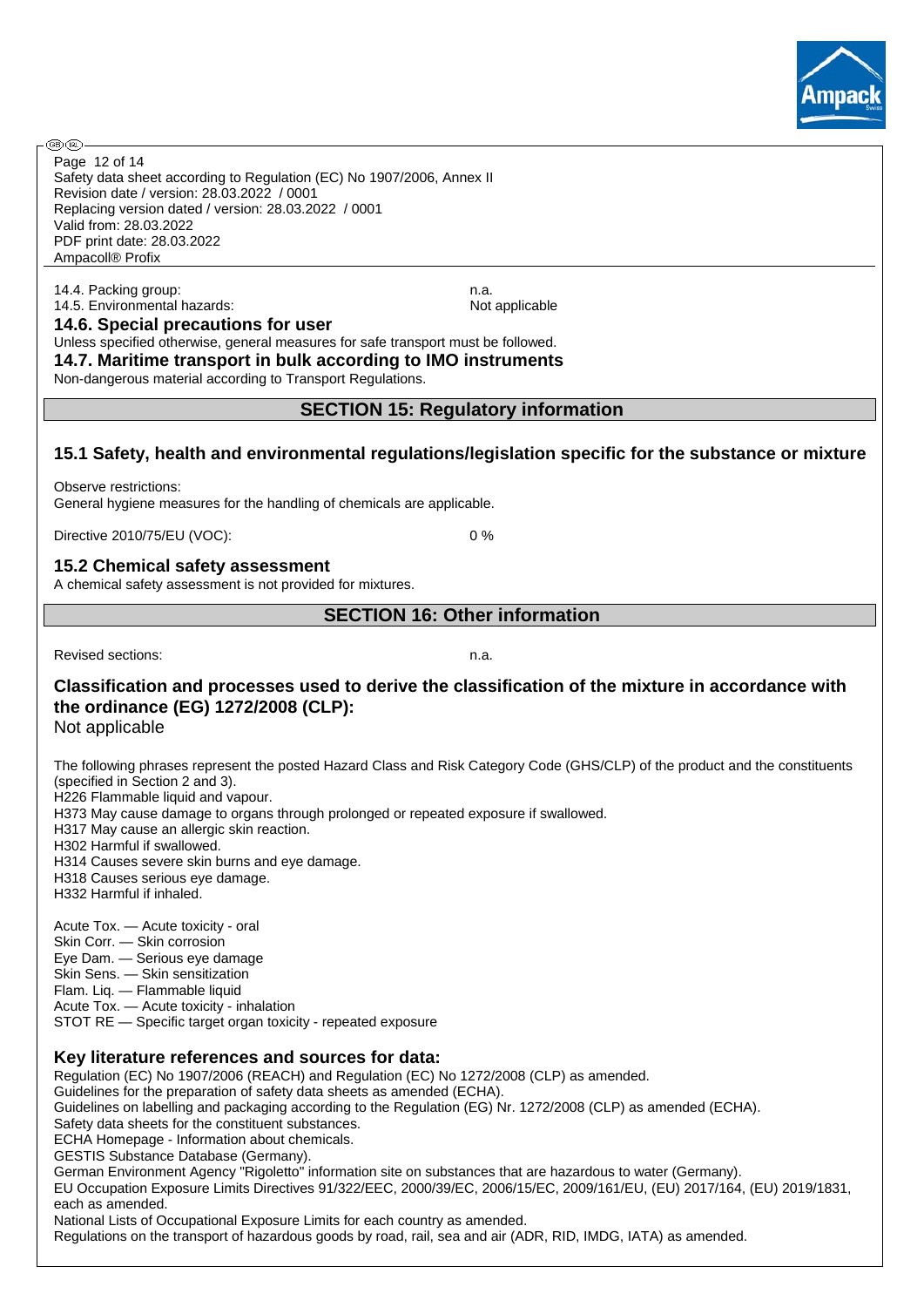

Page 13 of 14

Safety data sheet according to Regulation (EC) No 1907/2006, Annex II Revision date / version: 28.03.2022 / 0001 Replacing version dated / version: 28.03.2022 / 0001 Valid from: 28.03.2022 PDF print date: 28.03.2022 Ampacoll® Profix

### **Any abbreviations and acronyms used in this document:**

acc., acc. to according, according to ADR Accord européen relatif au transport international des marchandises Dangereuses par Route (= European Agreement concerning the International Carriage of Dangerous Goods by Road) AOX Adsorbable organic halogen compounds approx. approximately Art., Art. no. Article number ASTM ASTM International (American Society for Testing and Materials) ATE Acute Toxicity Estimate BAM Bundesanstalt für Materialforschung und -prüfung (Federal Institute for Materials Research and Testing, Germany) BAuA Bundesanstalt für Arbeitsschutz und Arbeitsmedizin (= Federal Institute for Occupational Health and Safety, Germany) BCF Bioconcentration factor BSEF The International Bromine Council bw body weight CAS Chemical Abstracts Service CLP Classification, Labelling and Packaging (REGULATION (EC) No 1272/2008 on classification, labelling and packaging of substances and mixtures) CMR carcinogenic, mutagenic, reproductive toxic DMEL Derived Minimum Effect Level DNEL Derived No Effect Level DOC Dissolved organic carbon dw dry weight e.g. for example (abbreviation of Latin 'exempli gratia'), for instance EbCx, EyCx, EbLx  $(x = 10, 50)$  Effect Concentration/Level of x % on reduction of the biomass (algae, plants) EC European Community ECHA European Chemicals Agency ECx, ELx  $(x = 0, 3, 5, 10, 20, 50, 80, 100)$  Effect Concentration/Level for  $x \, %$  effect EEC European Economic Community EINECS European Inventory of Existing Commercial Chemical Substances ELINCS European List of Notified Chemical Substances EN European Norms EPA United States Environmental Protection Agency (United States of America) ErCx, EµCx, ErLx ( $x = 10$ , 50) Effect Concentration/Level of x % on inhibition of the growth rate (algae, plants) etc. et cetera EU European Union EVAL Ethylene-vinyl alcohol copolymer Fax. Fax number gen. general GHS Globally Harmonized System of Classification and Labelling of Chemicals GWP Global warming potential Koc Adsorption coefficient of organic carbon in the soil Kow octanol-water partition coefficient IARC International Agency for Research on Cancer IATA International Air Transport Association IBC (Code) International Bulk Chemical (Code) IMDG-code International Maritime Code for Dangerous Goods incl. including, inclusive IUCLIDInternational Uniform Chemical Information Database IUPAC International Union for Pure Applied Chemistry LC50 Lethal Concentration to 50 % of a test population LD50 Lethal Dose to 50% of a test population (Median Lethal Dose) Log Koc Logarithm of adsorption coefficient of organic carbon in the soil Log Kow, Log Pow Logarithm of octanol-water partition coefficient LQ Limited Quantities MARPOL International Convention for the Prevention of Marine Pollution from Ships n.a. not applicable n.av. not available